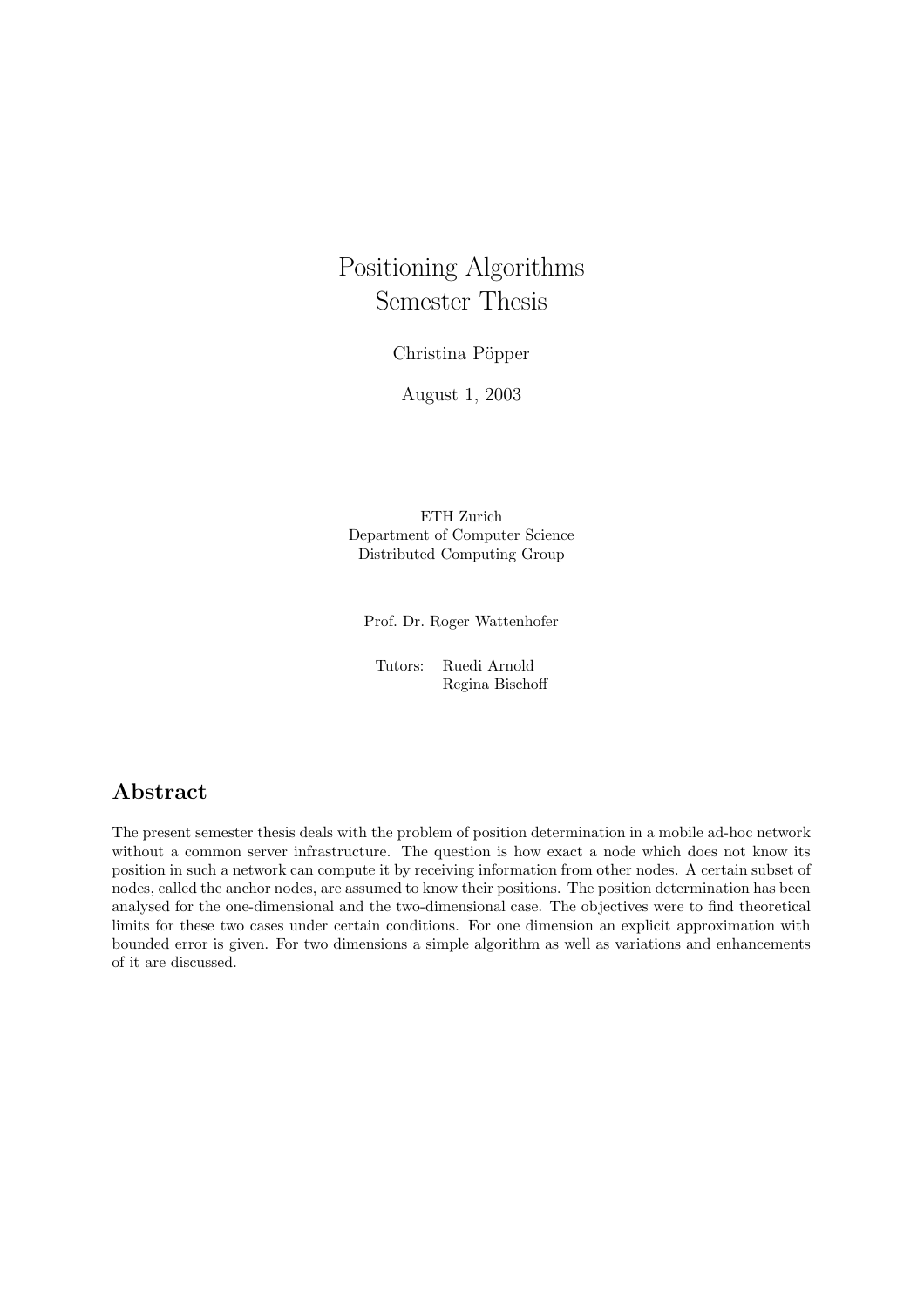# Contents

|          | 1 Introduction |                                                                                                       |                |
|----------|----------------|-------------------------------------------------------------------------------------------------------|----------------|
| $\bf{2}$ |                | <b>Hop Algorithms</b>                                                                                 | 3              |
|          | 2.1            |                                                                                                       | $\overline{4}$ |
|          | 2.2            |                                                                                                       | $\overline{4}$ |
| 3        |                | The One-Dimensional Case                                                                              | 5              |
|          | 3.1            |                                                                                                       |                |
|          | 3.2            | Derivation of p's Interval between two Anchor Nodes $\dots \dots \dots \dots \dots \dots \dots \dots$ | 6              |
|          | 3.3            | Derivation of p's Interval not surely between two Anchor Nodes $\dots \dots \dots \dots \dots$        | 6              |
|          | 3.4            |                                                                                                       | $\overline{7}$ |
| 4        |                | The Two-Dimensional Case                                                                              | 7              |
|          | 4.1            |                                                                                                       |                |
|          | 4.2            |                                                                                                       |                |
|          | 4.3            |                                                                                                       | -9             |
|          |                | 4.3.1                                                                                                 |                |
|          |                | 4.3.2                                                                                                 |                |
|          |                | 4.3.3                                                                                                 |                |
|          | 4.4            |                                                                                                       |                |
|          |                | 4.4.1                                                                                                 |                |
|          |                | 4.4.2                                                                                                 |                |
|          |                |                                                                                                       |                |

## 5 Conclusion 13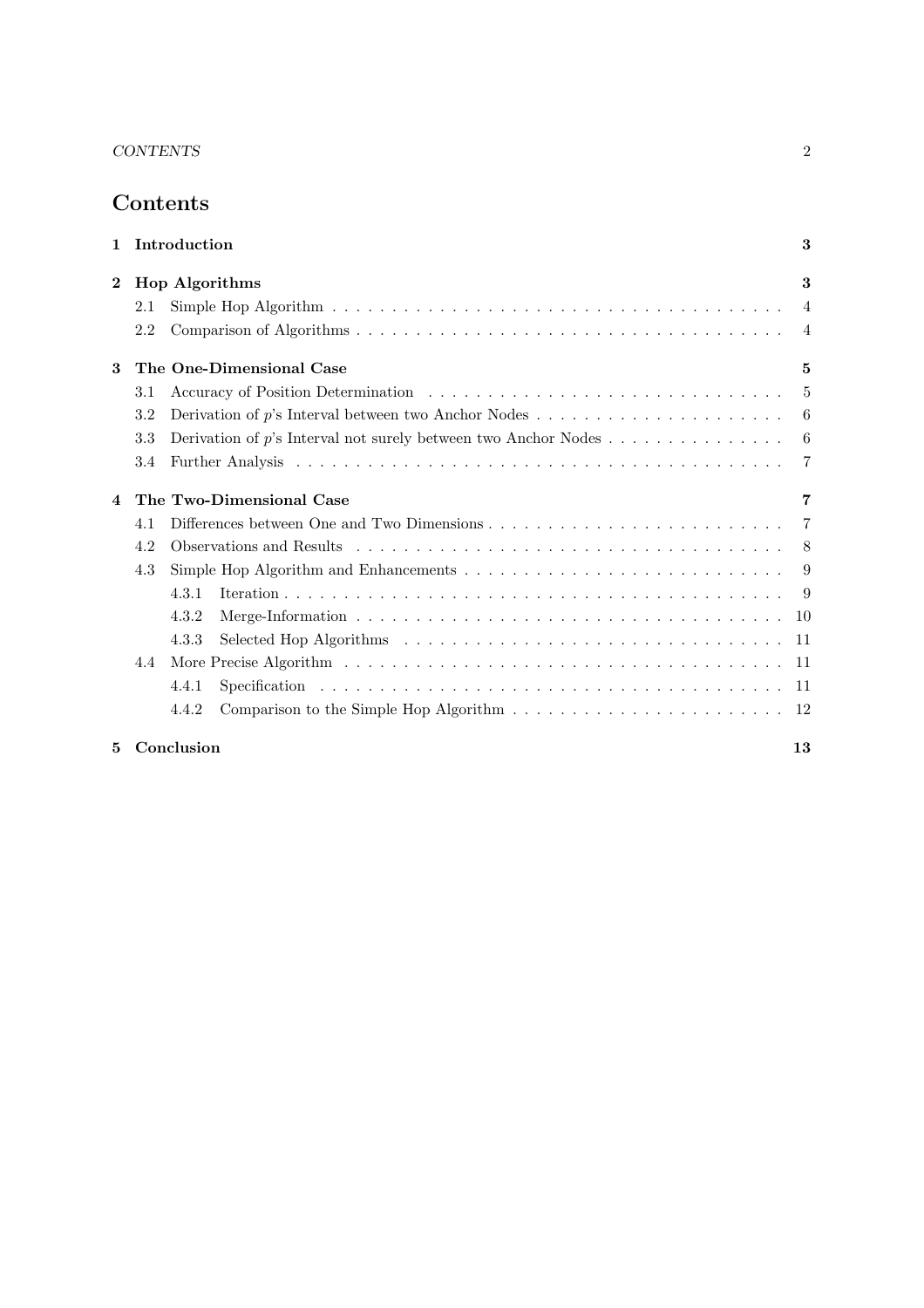#### 2 HOP ALGORITHMS 3

## 1 Introduction

Determining the position of nodes in a mobile adhoc network is interesting for a number of reasons, it may for example be helpful to know the position of a person equipped with a mobile device who has had an accident and is unable to communicate at a given moment.

Devices, called nodes from now on, can send and receive signals only within a certain distance, the transmission radius r.

Assuming that determining the distance between two nodes only by signal reception will always be error-prone, there are (at least) two models possible, see Figure 1. In the first one, each node can be in a binary state to every other node: either it receives a signal from the other node, which implies that it is situated within the transmission radius, or it does not receive any signal. In the second model, a node can determine its distance from another node with a certain error  $\delta$ , e.g. by evaluation of the signal strength. It is assumed that no other criterion, such as angle determination of the signal, can be used.



Figure 1: Two models: In 1) the node can be situated anywhere within the transmission radius, in 2) it lies within a ring around anchor node A.

The analysis in this paper will be restricted to the first case. The reason for this is that in the onedimensional case the error of the computed position can be reduced by the second model, but the algorithms will not be simpler, because the same steps have to be taken. In the two-dimensional case the distance containing an error complicates the computation and does not help much to reduce the position error, because the path of hops from node to node is not straight in general and after a few hops only the maximal distance is known (see Figure 2).

Throughout this paper the position interval, continuous in space or not, denotes the area where a



Figure 2: Second Model: Node q has distance  $d \pm \delta$  from A. Node p has distance  $e \pm \delta$  from p. But the area where p may lie (grey zone) is not bounded in  $\delta$ .

node may be situated due to the received information. When referring to the maximal error it is assumed that the centre of this interval is chosen as the most likely position of the node. The centre itself may lie outside the interval. Both the position interval and the maximal error are means to express the accuracy of position determination.

# 2 Hop Algorithms

In a network of nodes, the trip of a message from one node directly to another node is denoted with the term hop. The minimal number of hops between two nodes  $p$  and  $q$  equals the minimal number of messages between different nodes such that information from  $p$  to  $q$  can be transmitted. The number of nodes on this minimal path equals the minimal number of hops plus one.

For both one and two dimensions, the algorithms presented in this paper construct a position interval from the hop information. This information mainly contains the number of hops from anchor nodes, whose positions are known (in advance or sent in the messages). See Figure 3 for an exemplary interval.

We call these algorithms *hop algorithms*. Nodes receive the number of hops from other nodes by nodes within their transmission radius and send this information to their neighbours, which is all information a node can use for its position determination. Uncomplicated hop algorithms may not be optimal, but the messages between nodes are small and the computation may be quite simple.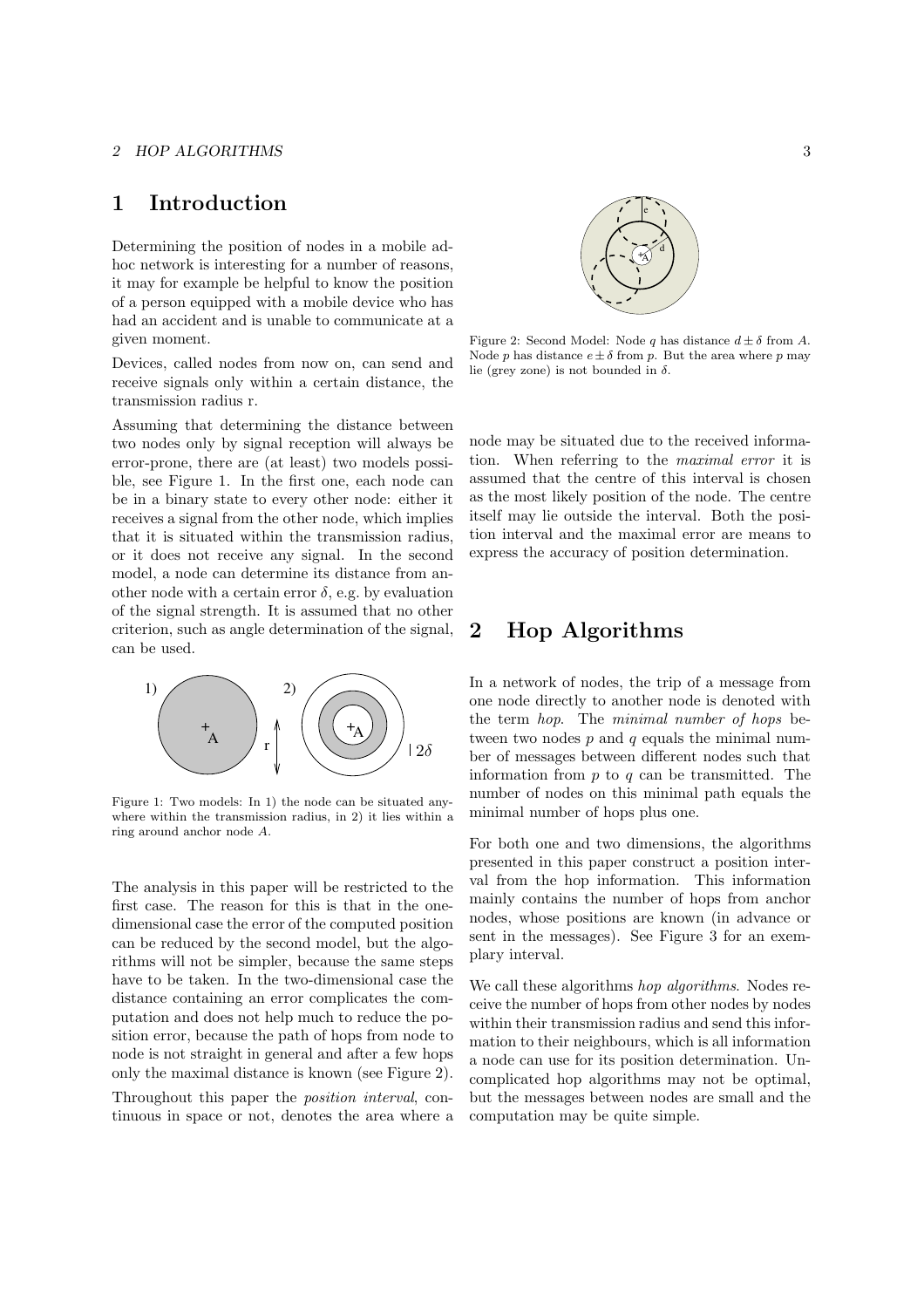

Figure 3: Illustration of a position interval in one dimension: Interval (indicated by the arrows) where node  $p$ , lying four hops away from A, may be situated. The transmission radius is assumed to be 1.

## 2.1 Simple Hop Algorithm

The process of position determination consists of roughly two phases:

- 1. Information spreading
- 2. Local computation

In the first phase the necessary information is spread in the network, reaching node  $p$  which wants to determine its position.  $p$  itself takes part in the dissemination of information. The information might be updated later on and the position may be recalculated.

The first phase for a simple hop algorithm can be as follows (as  $p$  sees it):

Whenever  $p$  receives a new message it stores the contained information and sends the message out to all nodes within the transmission radius, increasing the number of hops by one.

In the second phase  $p$  computes its position locally by the information it received in the first phase. The simple hop algorithm determines  $p$ 's position interval. The centre of this interval is then returned as p's position, minimizing the maximal error. In the following subsection we discuss more details about errors.

### 2.2 Comparison of Algorithms

In order to draw a comparison between the simple hop algorithm and other algorithms it is necessary to define the quality of a positioning algorithm. There are two approaches of when an algorithm  $A_1$ is better than an algorithm  $A_2$ .

- 1. Interval. The position interval determined by  $A_1$  is smaller and therefore the maximal possible error is less than or equal to the determination of  $A_2$ .
- 2. Error. The algorithms return a specific position. The position returned by  $A_1$  is on average nearer to the real position than the return value of  $A_2$ .

These two definitions are not equivalent.

For the comparison by interval size a better algorithm is always at least as good as the simple hop algorithm, because additional information can never enlarge the position interval. The consideration of interval sizes makes simple comparing possible.

The comparison by **error** is more complicated, because an algorithm being better averaged over all settings does not involve a smaller error in a specific setting (see Figure 22 in Section 4.4 for an illustration). The returned position depends on the specification of the second phase of the algorithm, such as (the first two require a position interval determination):

- centre of the specified position interval (compare the simple hop algorithm)
- random value within the position interval
- position of the nearest anchor node
- centre of the convex hull of the nearest n anchor nodes.

As a general remark on errors it is worth mentioning that the more nodes there are in the setting, the less the error of the position determination will be potentially, because then the minimal number of hops from an anchor node to the node in question will be small and the maximal distance is more restricted. The path becomes straighter. This applies to the one-dimensional case, but is even more important for the two-dimensional case as we will see in Section 4. Besides, the more nodes there are in the setting, the fewer nodes receive no or only one message from an anchor node. Receiving no or only one message is not only a problem at the boundaries of the setting, but also within when there are no more nodes in the transmission radius.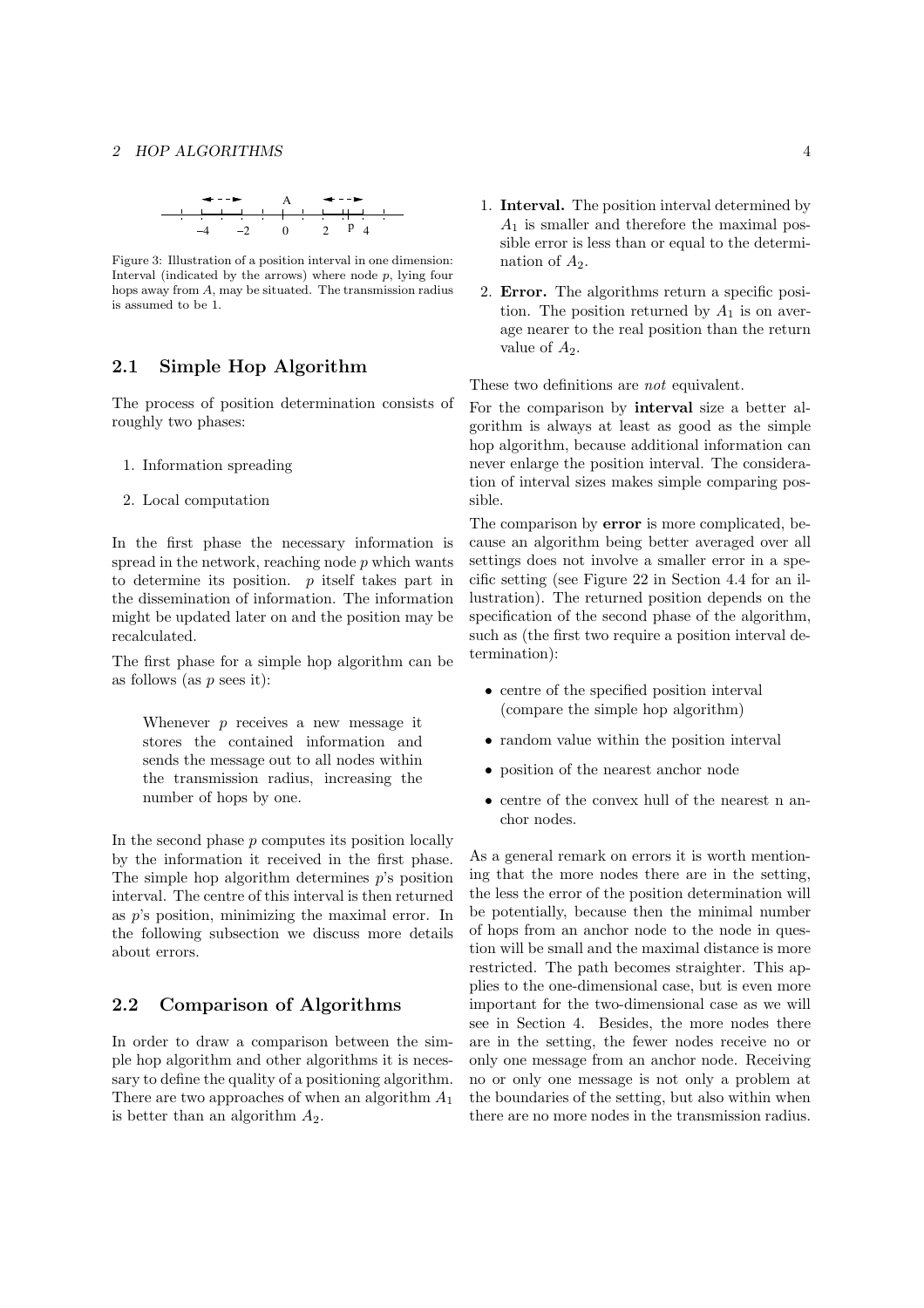## 3 The One-Dimensional Case

In this section we consider the simple hop algorithm in one dimension. Maximal interval sizes and errors will be derived depending on the distance between anchor nodes and on the number of hops.

## 3.1 Accuracy of Position Determination

Assume that node p wants to determine its position. There are several possibilities for the number of nodes within its transmission radius (number of neighbours):

1. p receives no message.

Position determination (better than guessing) is not possible. So the simple hop algorithm is as good as the best algorithm.

2. p receives a message from one anchor node A.

According to the simple hop algorithm  $p$  gets the minimal number  $n$  of hops from  $A$ , i.e. the number of hops of the path with the fewest nodes. The maximal distance of  $p$  from  $A$ equals  $nr$ , when all hops cover the total transmission radius  $r$ . The minimal distance is bounded since two nodes being no direct successors on the path from  $A$  to  $p$  must have a distance of at least  $r$ . Otherwise the minimal number of hops would be less. So the average distance between two nodes on the path is at least  $r/2$ . Consequently, the minimal distance between p and A equals  $\lfloor nr/2\rfloor$ . Then the maximal inaccuracy of the hop algorithm is two intervals, each of size  $\lceil nr/2 \rceil \approx nr/2$  (see Figure 3). Hence the returned position will be the position of the anchor node, yielding a maximal error of nr.

3. p receives messages from at least two anchor nodes.

p gets the minimal number of hops from the anchor nodes. Assume that  $p$  considers the two smallest numbers of hops,  $m$  and  $n$ . Let d be the distance between the anchor nodes A and B. See Figure 4.



Figure 4: General setting for a node p between two anchor nodes A and B at distance d.

- If the determined intervals for  $p$  from  $A$ as well as  $B$  overlap only between the two anchor nodes, p's position interval can be reduced to at least  $d/3$  (worst case). Choosing the position of  $p$  in the middle of this interval, the maximal error equals  $d/6$ . For a proof see Section 3.2.
- If  $p$  cannot determine whether it lies between A and B, there are two cases possible (see Figure 5). Let  $m < n$ . In the first case (for  $mr < d \Rightarrow p$  may be located between  $A$  and  $B$ ) two intervals for  $p$ 's position exist. By guessing that  $p$ lies in the middle of these intervals, the maximal error equals d/3. For the maximal error, both intervals are of maximal size  $d/6$ . For a proof see Section 3.3. The second case (for  $mr > d \Rightarrow p$  cannot be located between  $A$  and  $B$ ) can, as an approximation, be considered as the situation when p receives a message from only one anchor node. A and B are close

to each other compared to the distance to p. The positioning error is not bounded by d.



Figure 5: In a)  $p$  may be situated between  $A$  and  $B$  (thick lines). In b) one may consider  $A$  and  $B$  conflated to one anchor node because  $p$  is located far away compared to the distance of A and B.

Summarizing, the following table for  $p$ 's position can be derived (worst case analysis):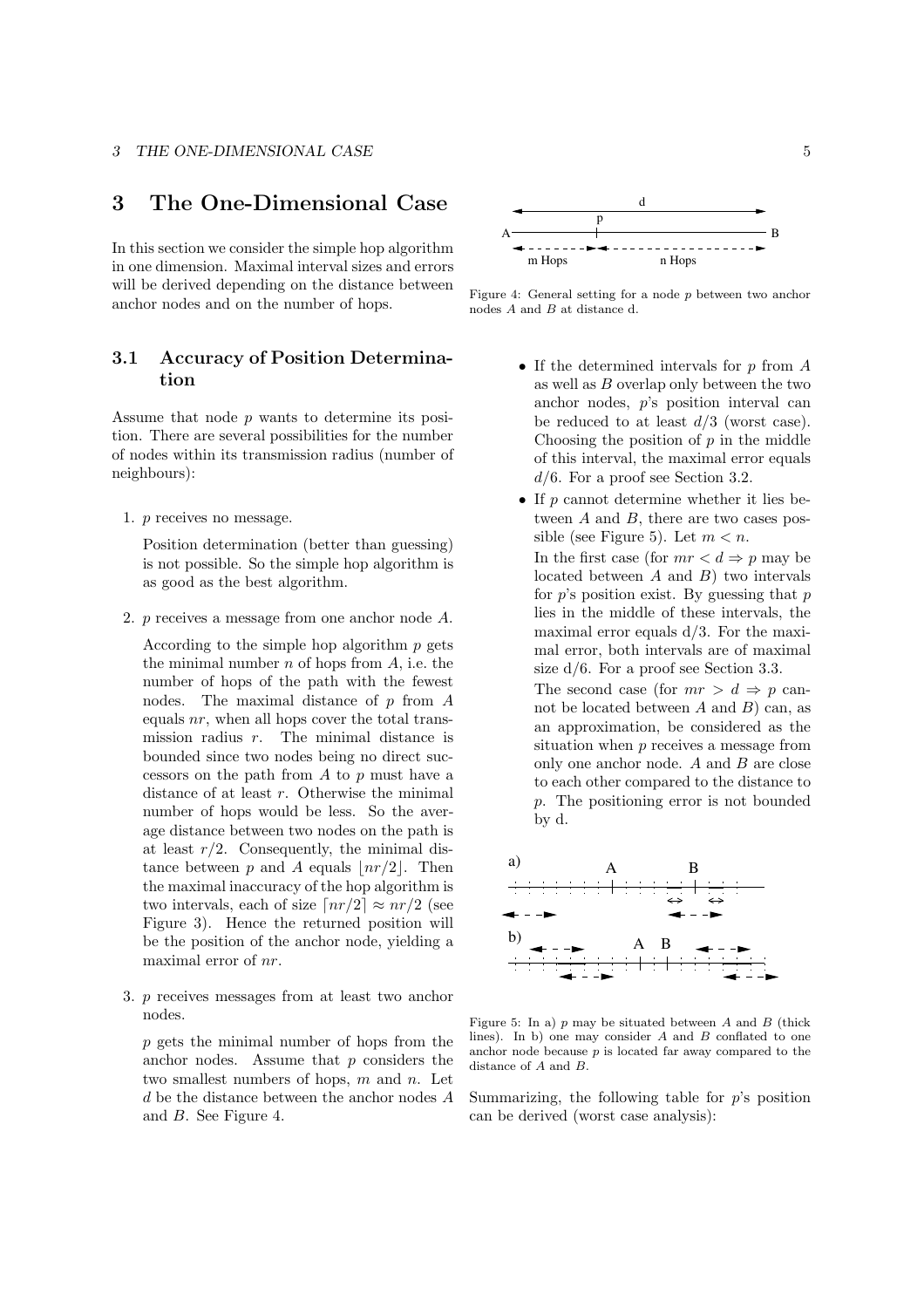| $#$ received messages          | interval size  | maximal error                    |
|--------------------------------|----------------|----------------------------------|
|                                | unbounded      | unbounded                        |
|                                | 2 intervals    | n r                              |
|                                | $nr/2$ each    |                                  |
| 2, $p$ between                 | d/3            | d/6                              |
| $2, p \text{ not } "$ , case a | $2 \times d/6$ | d/3                              |
| $2, p \text{ not } "$ , case b | cmp. 1 mess.   | $\langle nr, \text{cmp.1 mess.}$ |

## 3.2 Derivation of p's Interval between two Anchor Nodes

 $p$  lying between  $A$  and  $B$  can be determined by considering additional information from other nodes (in rare cases) or by the specific overlapping of the areas of both A and B:

 $max(m, n) \cdot r < d + min(m, n) \cdot r/2.$ 

There are four cases how the position interval  $I \text{ can}$ be bounded by the minimal (top line) and maximal (bottom line) distance of  $p$  from  $\ddot{A}$  and  $\ddot{B}$  (see Figure 6):

$$
I = d - \left\{ \begin{array}{c} m \cdot r/2 \\ d - n \cdot r \end{array} \right\} - \left\{ \begin{array}{c} n \cdot r/2 \\ d - m \cdot r \end{array} \right\}
$$

Simplifying and adding the conditions yields for  $I$ 

$$
\left\{\begin{array}{ll} d-(m+n)r/2; & d/r \leq \min(m/2+n, m+n/2) \\ n \cdot r/2; & m/2+n < d/r < m+n/2 \\ m \cdot r/2; & m+n/2 < d/r < m/2+n \\ (m+n)r-d; & d/r \geq \max(m/2+n, m+n/2) \end{array}\right.
$$



Figure 6: The interval (bold line) can be bound by four different combinations of hop-distances.

When will the interval  $I$  be maximal? The overlapping of the intervals from  $A$  and  $B$  is maximal when the interval determined by A is not reduced by the interval determined by B and vice versa. This happens only for  $m = n$ . The equation for I is simplified (case 2 and 3 are impossible) to:

$$
I = \begin{cases} d - m \cdot r; & \text{for} \quad d/r \le 3/2m \\ 2m \cdot r - d; & \text{for} \quad d/r \ge 3/2m \end{cases}
$$

Solving for I yields  $I \leq d/3$  for both cases. This situation is presented in Figure 7.

Thus, the main conclusion of this subsection is:

Theorem 1 If node p lies between two anchor nodes, its position can be computed with the maximal error  $d/6$ , where d is the distance between the anchor nodes. The maximal size of the interval is  $d/3$ .



Figure 7: Maximal interval if  $m = n$ : this leads to one third of the distance between A and B.

## 3.3 Derivation of p's Interval not surely between two Anchor Nodes

Consider the case where  $p$  may be situated between or outside of two anchor nodes. See Figure 5a.

The two intervals are maximal if the intervals given by  $A$  and  $m$  are not reduced by the number of hops n from B (with  $m < n$ ). This yields the following two conditions:

$$
nr/2 \leq d - mr \tag{1}
$$

$$
nr \geq d + mr \tag{2}
$$

Solving for *n* yields  $d/r + m \le n \le 2(d/r - m)$ . This bounds m as well:  $m \leq \frac{1}{3}d/r$ .

As mentioned, the intervals are limited by the number  $m$  of hops from  $A$ . Consequently, the intervals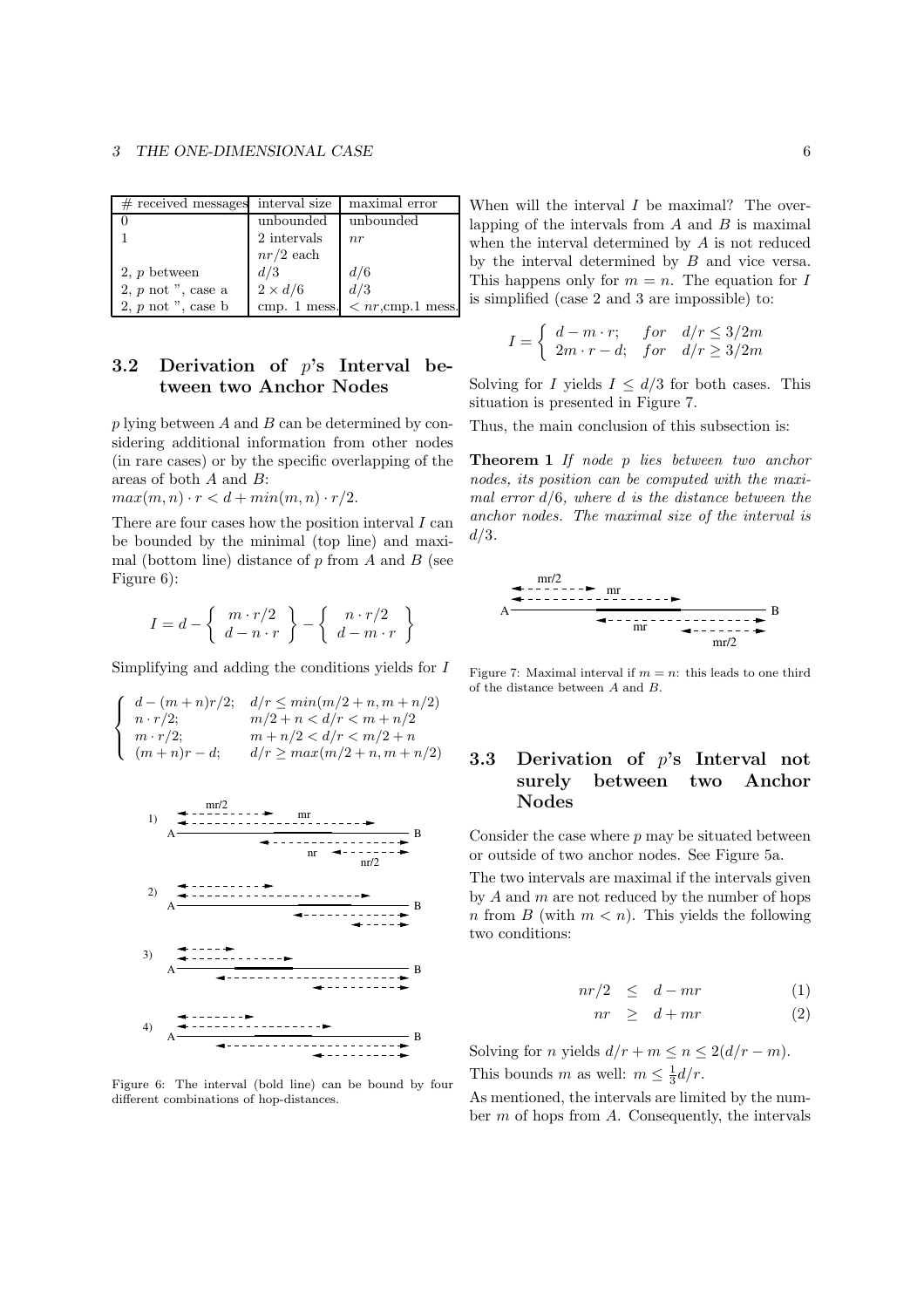are of size  $mr/2 \leq d/6$  each. The maximal error is minimized for choosing  $p$ 's position in the middle of these two intervals, at A's position. This yields a maximal error of  $mr < d/3$ .



Figure 8: The two intervals of  $A$  are not reduced by  $B$  when both the minimal and the maximal distance from B are outside of the two intervals.

#### 3.4 Further Analysis

Up to now the hop information from at most two anchor nodes was included in the computation and considered in the analysis. In most cases this gives the best possible result, because  $p$  lying between  $A$ and B implies that the path from a more distant anchor node does not yield any additional information. But if it is not sure that  $p$  is positioned between the two anchor nodes, the information from a third anchor node may be helpful (if  $p$  receives a message from one more). See Figure 9 for an example.



Figure 9: The hop information from a third anchor node  $(C)$ , which is further away than the first two anchor nodes  $(A \text{ and } B)$ , can yield additional information and reduce  $p$ 's interval.  $(A,6)$  signifies that the minimal number of hops from  $A$  to  $p$  is 6.

The simple hop algorithm can be altered to improve its accuracy.

One alteration affects mainly the case where  $p$  receives only a message from one anchor node. In this case the position can be computed more precisely if p knows on which side of the anchor node A it is located. In general there is no possibility for a hop algorithm to detect this but there are cases that allow this determination: If node  $q$  lies within the distance of one hop from  $A$ , and if  $q$ was able to determine on which side of A it is located by receiving information from another anchor node, then A can send this information to all nodes within the transmission radius. If a node directly receiving this information does not hear  $q$  then it knows that it is located on the other side of A. This information then needs to be propagated enabling  $p$  to reduce its position interval, but enlarging the messages and needing a second pass.

## 4 The Two-Dimensional Case

## 4.1 Differences between One and Two Dimensions

The observations obtained from the one dimensional case cannot simply be taken over for two dimensions.

In the one-dimensional case the position intervals are segments of a straight line, whereas in the two-dimensional case they are circles for a message of one anchor node and take on different twodimensional shapes for the overlapping of intervals for several anchor nodes.

The main difference between the dimensions can be stated as follows: In one dimension the minimal number of hops between a node p and an anchor node A implies a certain minimal distance, namely  $nr/2$ . Consequently, in one dimension, a node p is farther away from A than all nodes on the path from A to p.

This is not the case in two dimensions (see Figure 10): The number of hops contains only information on the maximal distance, which is  $nr$  analogous to one dimension. But the minimal distance is  $r + \epsilon$  $(\epsilon > 0)$  if the minimal number of hops exceeds one and p does not receive the message of the anchor node directly in one hop.

This affects the knowledge of the surroundings of a node: In one dimension, if a node receives a message from an anchor node  $A$ , then it certainly receives messages from all anchor nodes between A and p. This does not hold for two dimensions (see Figure 11).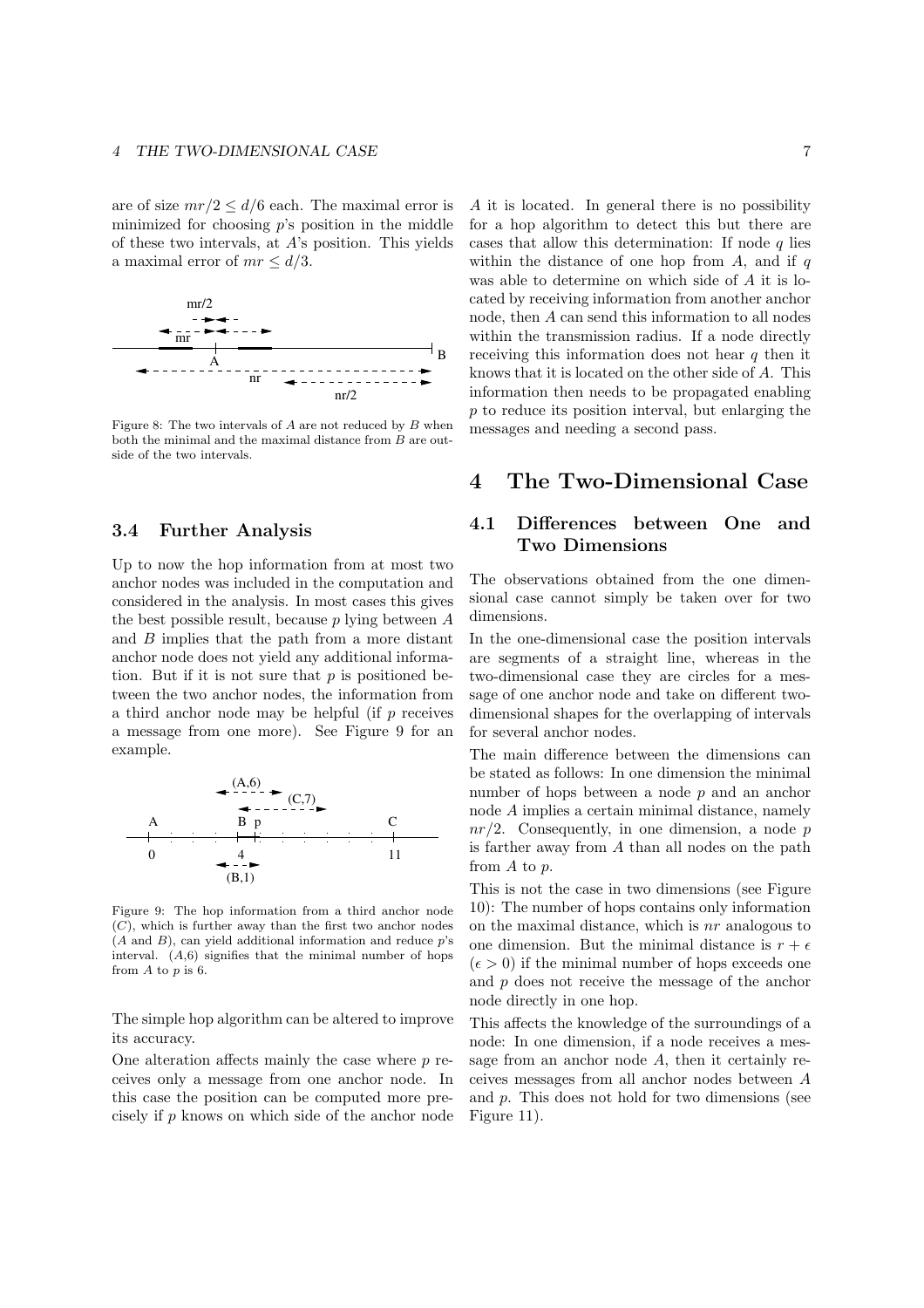

Figure 10: In two dimensions, the node  $p$  can be farther away from A than q although  $p$ 's number of hops is smaller  $(3$  compared to 5 for q.



Figure 11: p receives a message from anchor node A. There can be nodes between  $A$  and  $p$ , such as  $B$ , for which there does not exist a path to p.

## 4.2 Observations and Results

The first two observations concern the simple hop algorithm:

Shape of position intervals. As mentioned, the position interval due to one anchor node is a circle. Thus, the position interval is the overlapping of circles of all anchor nodes reached by a node  $p$  and in which  $p$  could be positioned. As circles are convex and intersections of convex forms conserve this property, all position intervals are convex as well as *continuous*. As the only exception there may be circular holes in this area, because a node is at least at a distance r from an anchor node if it does not receive the message directly in one hop.

Maximally stretched paths. Maximally stretched paths denote paths on which all hops are of length r and all hops are on a straight line. The feature of those paths is not detectable by the hop information from one anchor node generally. But when a node  $p$  lies on the connection line of two anchor nodes  $A$  and  $B$  and there exist maximally stretched paths from both  $A$  and  $B$  to  $p$ , then p's position is determined exactly. This plays an important role for the hop algorithm, even if the paths are only roughly maximal stretched, and will be used in the next sections.

The following observations apply to all hop algorithms, not restricted to the simple hop algorithm: Intersections. Let us assume that a certain algorithm provides node  $p$  with the information that there is a path between  $X$  and  $Y$ .

The question is whether the algorithm can determine if the path from an anchor node A to p traverses the path between  $X$  and  $Y$ , i. e. whether there is an intersection, meaning that A lies on the opposite side of



Figure 12: Intersection of two paths.

the  $X-Y$ -path compared to p. This could be of importance for restricting p's position interval.

An intersection can exist when two paths either share a common node or when at least one node from a path hears at least one node from the other path.

Two statements concerning intersections are as follows:

Firstly, no hop algorithm can detect definitely all intersections. In Figure 13 an example is presented to prove this statement.

Secondly, a hop algorithm can determine that there is no intersection, namely when there is no node on a path that has a neighbour being part of the second path. This situation cannot be revealed by the simple hop algorithm, but a more refined algorithm may detect this if the two paths are connected by other nodes. This can be used for the position determination of a node. In those cases, the more refined algorithm can certainly reduce the position interval compared to the simple hop algorithm. Nevertheless, it is not sure, that the returned position is nearer to p's real position.



Figure 13: For all hop algorithms, these two situations with intersection (a) and without (b) are indistinguishable, because all nodes receive messages from the same neighbours (indicated by the bold straight lines).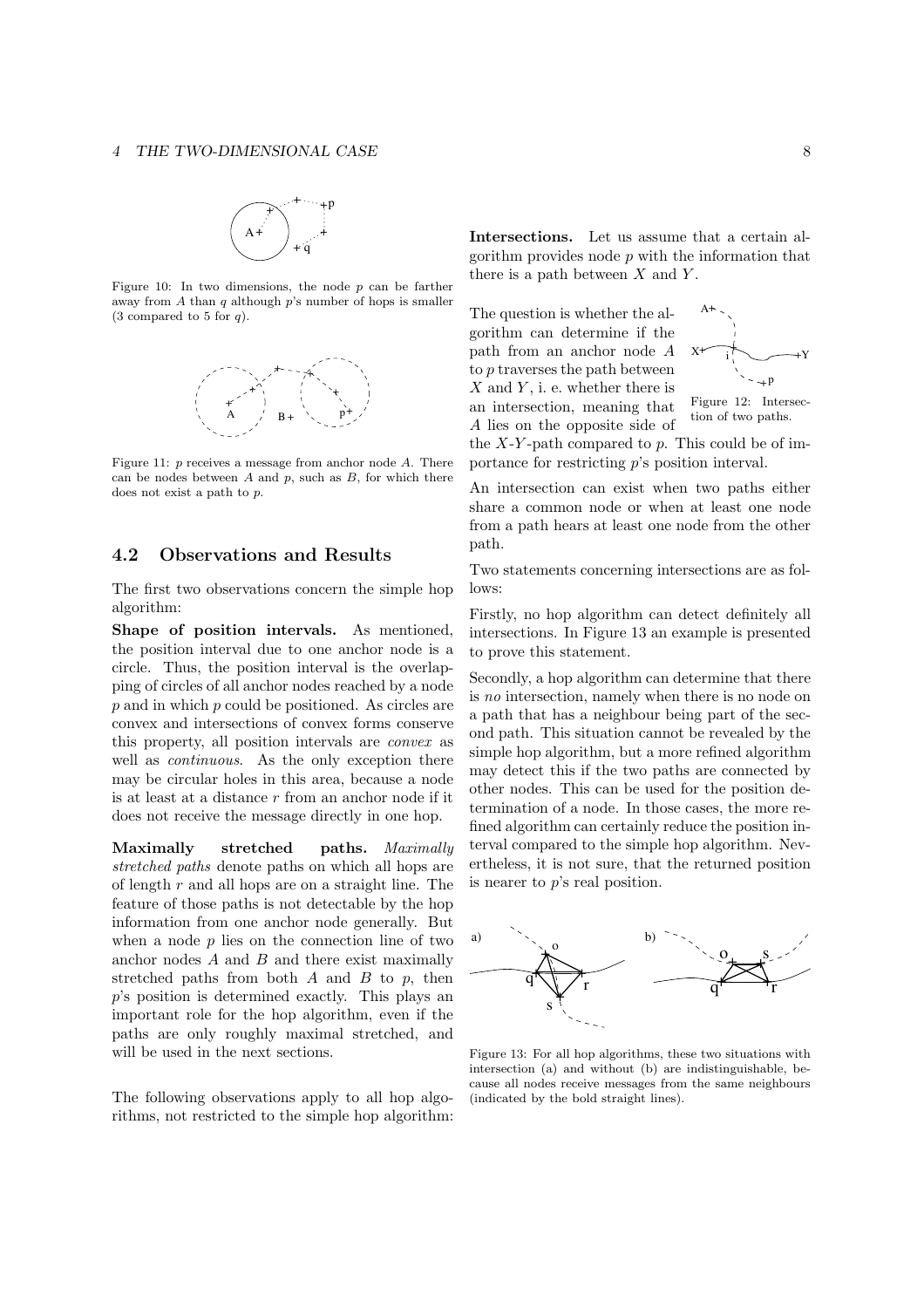#### 4 THE TWO-DIMENSIONAL CASE 9

Number of anchor nodes providing information. The question in this subsection is whether there exists a (finite) number of anchor nodes with a specific arrangement such that no new anchor node N outside of the existing anchor nodes can determine the position of node  $p$  inside more precisely.

Then, the following statement is valid for all hop algorithms:

Theorem 2 Taking a new anchor node N into consideration may reduce the position interval of a node p, regardless of how many anchor nodes have already been considered.

**Proof.** Assume there exists an upper limit  $u$  for the number of anchor nodes, such that a new anchor node outside the convex hull of these existing anchor nodes can provide no additional information for the determination of p's position. We will construct a counterexample.

In this counterexample, p's position cannot already be determined exactly by the existing anchor nodes; otherwise the consideration of a new anchor node is useless anyway. Moreover there exist (roughly) maximal stretched paths from an existing anchor node to  $p$  as well as from  $N$ , the new anchor node, to p. Besides, no existing anchor node is part of the path from  $N$  to  $p$ ; otherwise  $N$  involves no new information.

It can not be ruled out that the existing maximally stretched path and the path from  $N$  to  $p$  are on a straight line, which locates p precisely (or more precisely if there are only roughly maximal stretched paths). This is valid independent of the limit  $u$ . It is therefore worth considering the new anchor node, regardless of how many anchor nodes have been taken into account already. See Figure 14 for an illustration.

This implies that a good hop algorithm must in general not neglect anchor nodes from the start if it has already processed the information from a certain number of anchor nodes.

## 4.3 Simple Hop Algorithm and Enhancements

The simple hop algorithm for two dimensions is defined as in Section 2.1.



Figure 14: The anchor nodes  $A, B, C, D, E$  locate  $p$  up to the dotted area. There is a maximally stretched path (dashed line) from  $A$  to  $p$ . The new anchor node  $N$  has a maximally stretched path to p as well and thus determines  $p$ 's position exactly together with the information from  $A$ , regardless of the number of anchor nodes.

As the position intervals in two dimensions are in general considerable in size the aim is to alter the hop algorithm in order to decrease the position intervals while increasing the number and size of messages only as little as possible.

Besides the number of hops from an anchor node, what else can be used to determine the position of a node?<sup>1</sup>

Two possible alterations are considered in the following: the first upgrades the simple hop algorithm by running it several times so that nodes which were able to locate their positions exactly or only with a tiny error are treated as additional anchor nodes. The second alteration takes merge information into account. This alteration may improve the position determination in the order of the square root of the hop distance from an anchor node.

#### 4.3.1 Iteration

In the course of the simple hop algorithm some nodes may be able to determine their positions precisely. It makes sense to treat them as anchor nodes in order to help other nodes determine their positions. The more anchor nodes there are, the more accurately the positions can be determined potentially. The expense of this is that the simple hop algorithm has to be executed several times, where the

<sup>1</sup>Except the signal strength and angles, which are not considered here.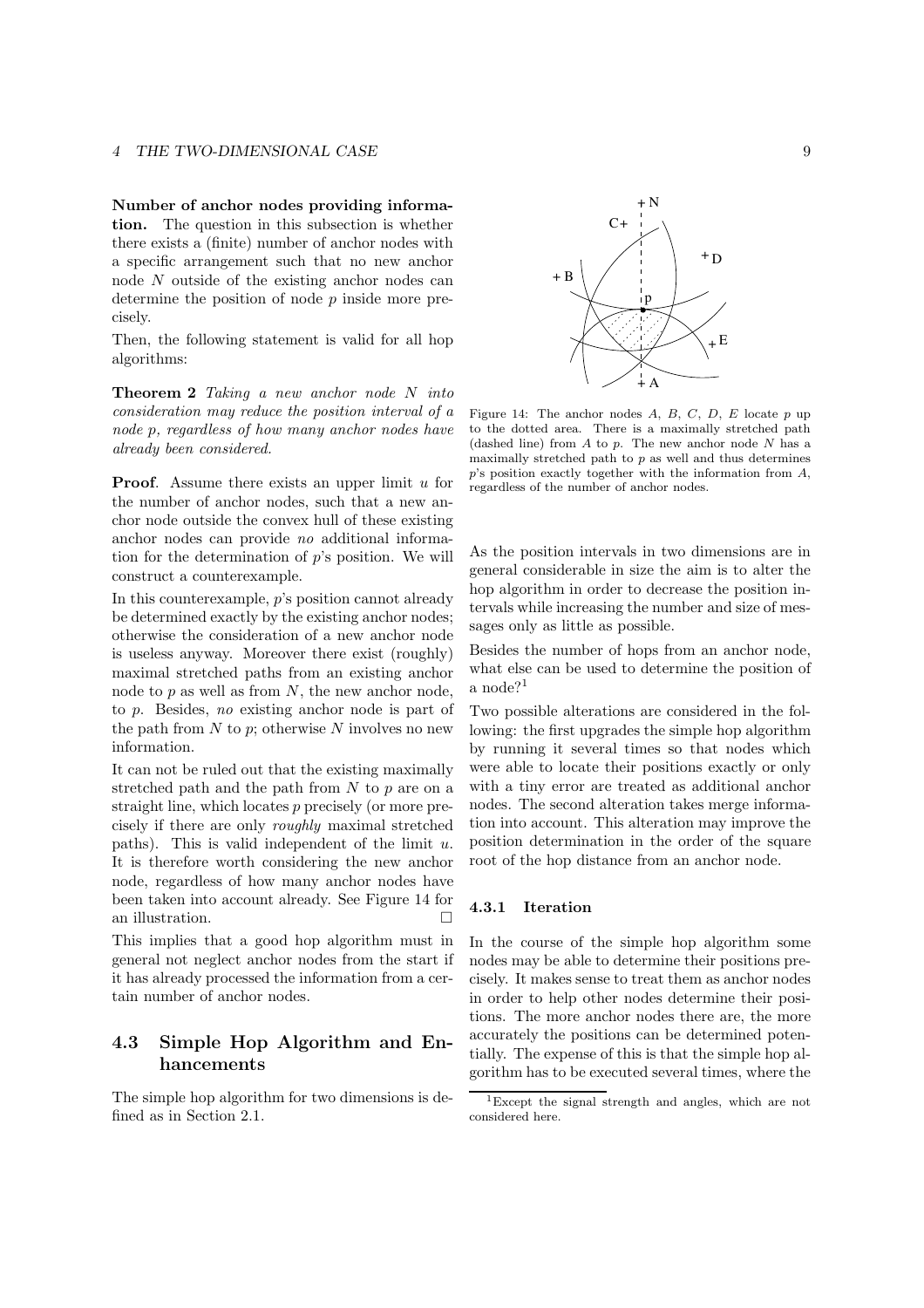#### 4 THE TWO-DIMENSIONAL CASE 10

nodes which determined their positions precisely or with a tiny error now act as anchor nodes. Iterating the simple hop algorithm has no effect on the messages sizes.

#### 4.3.2 Merge-Information

For positioning node  $p$  let us assume that there are at least two paths from two different anchor nodes A and B which merge at some node M on their way from the anchor node to p. Let both of these paths be of length  $n.$   $M$  is called the merge node.

Merge information denotes additional hop information, namely the number of hops from both A and B to M.

Symmetry (number of hops from  $A$  to  $M =$  number of hops from B to  $M = m$ ) is assumed here for simplicity.  $M$  is a node on the path, consequently  $1 \leq m \leq n-1$ .

Then the following can be stated:

Theorem 3 By using merge information, the maximal error of p's position, determined by the simple hop algorithm, can be improved in the order of  $O(\sqrt{n})$ , where n is the number of hops from both A and B to p.



Figure 15: A and B are two anchor nodes. The blank circle represents the area where  $p$  may be situated computed by an algorithm which uses the merge information. The striped area represents the additional area under the computation of the simple hop algorithm  $(n =$  number of hops from either A or  $B$  to  $p$ ).

Proof. A setting will be constructed in which the error of  $p$ 's position is improved in the mentioned order. See Figure 15.



Figure 16: When  $M$  is determined exactly, the merge information makes the maximal error be  $\epsilon_1 = (n - m) \cdot r$ . Without merge information (dashed line) the maximal error is  $\epsilon_2$  when p's position is determined in the middle of the interval limited by n hops from  $A$  and  $B$  (middle of the two circular arcs in Figure 15).

Consider the setting in which  $A$  and  $B$  determine the position of merge node  $M$  exactly.<sup>2</sup> This yields the maximal improvement by merge information.

We are interested in the maximal error  $\epsilon$  made when determining p's position. See Figure 16.

By using merge information,  $\epsilon$  equals  $\epsilon_1$  =  $(n-m) \cdot r$ . The simple hop algorithm with- $\sqrt{n^2-m^2} \cdot r$ . out merge information has an  $\epsilon$  equal to  $\epsilon_2$  =

The ratio  $R$  of the error without merge information to the error with merge information is

$$
R = \frac{\epsilon_2}{\epsilon_1} = \sqrt{\frac{n+m}{n-m}}
$$

This ratio is maximal for  $m = n - 1$ , then  $R =$  $\sqrt{2n-1}$ .

This means that the maximal error can be reduced by using merge information. The maximal reduction is in the order of  $\sqrt{n}$ .  $\overline{n}$ .

The simple hop algorithm uses only the shortest paths from anchor nodes for the position determination. In contrast to this simple approach longer paths with merge nodes may yield information (see Figure 17 as an example):

Longer paths with a merge node may reduce the interval that was determined by the hop information of the shortest paths.

 ${}^{2}\text{In}$  this extreme case, where M's position is determined exactly, the same improvement can be achieved by iteration.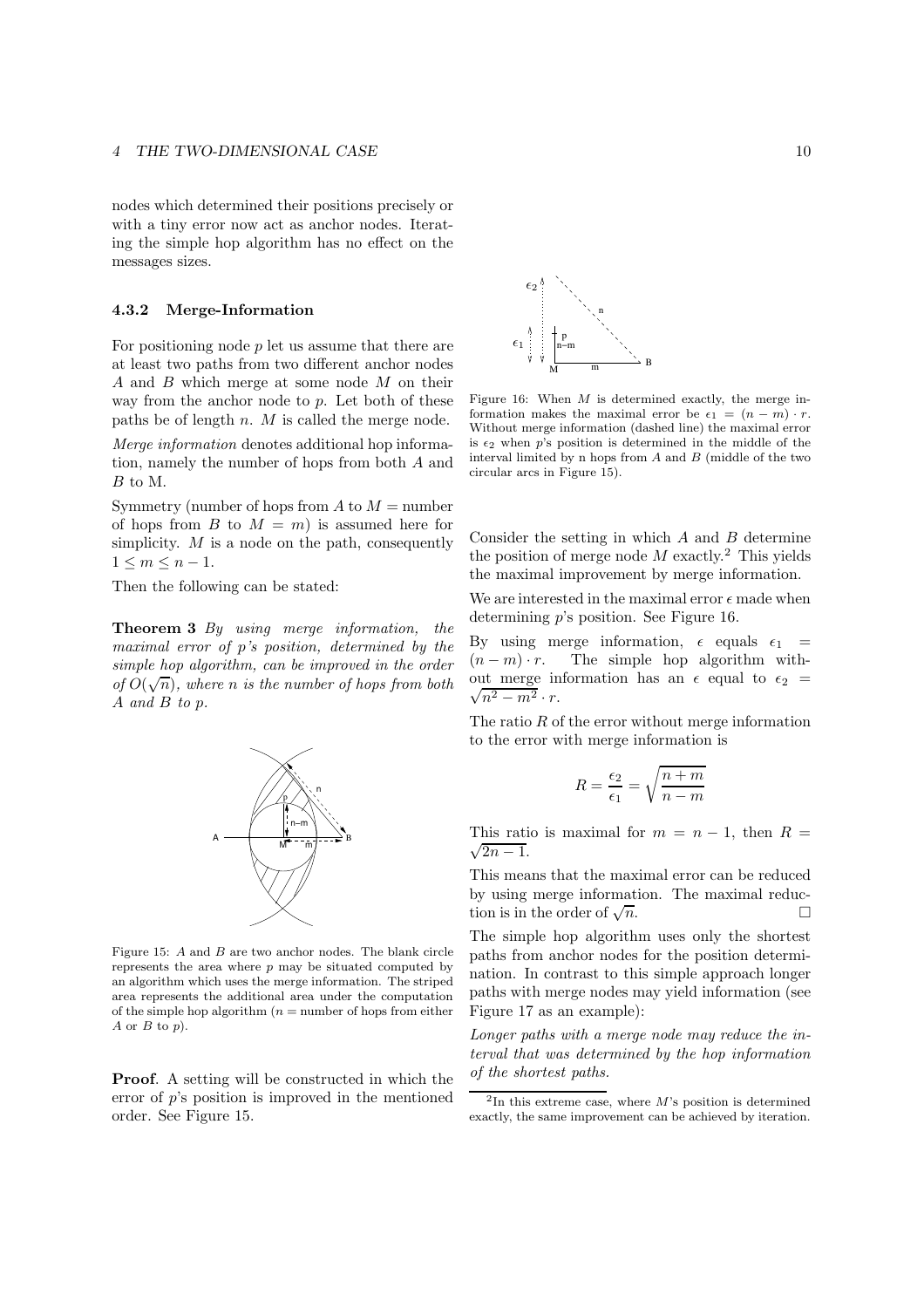

Figure 17: The minimal paths from either  $A$  or  $B$  to  $p$ (dashed lines) yield the two circular arcs as margins for the position interval. By longer paths (straight lines), which determine the position of a merge node  $M$  exactly, the interval for  $p$  is reduced by the dotted area.

The message size increases, because M must include the information on its position on the path. The size of the messages is increased only by a constant factor, because maximally one merge information per hop information from an anchor node has to be added, specifying how many hops there are between the anchor node and M. If the accuracy of M's position decreases, so does the accuracy of p's position.

#### 4.3.3 Selected Hop Algorithms

As mentioned in Section 2.2 there are different specifications of a hop algorithm for returning the position of a node. Some are discussed below.

Nearest-Anchor The simplest algorithm chooses the position of the anchor node for which the number of hops m is minimal. Its running time is short, but the maximal error mr is unbounded compared to better algorithms, because a better algorithm may determine the position exactly in specific settings.

k-Nearest-Anchors Generalising, anchor nodes up to an arbitrary number k are considered. There are two criteria which k anchor nodes should be taken:

1. Shortest numbers of hops.

2. Combinations of two anchor nodes, such that both paths from the anchor nodes to  $p$  are as stretched and straight as possible.

The second criterion is detectable by comparing the ratios of the distance between pairs of anchor nodes to the maximal length of both paths from the anchor nodes to p.

After choosing the anchor nodes, the algorithm determines the position interval of node p and chooses the centre of this interval as the position. In many cases the i-Nearest-Anchors algorithm returns a more accurate position than the j-Nearest-Anchors algorithm for  $i > j$ , but there are settings where the simpler algorithm returns the better position (see Figure 18). It depends on the setting and if the minimal number of hops actually indicates the shortest distance. The greater k, the more computation is necessary for the weighted position.

The error may even be higher than  $mr$ : up to  $2mr$ . See Figure 19.



Figure 18:  $p$  is situated at the dot, the arrows indicate the positions where the different algorithms assume  $p$  to be  $(\text{straight arrow} \rightarrow \text{Nearest-Anchor algorithm}; \text{dashed arrow})$ 2-Nearest-Anchor algorithm. In a) the 2-Nearest-Anchors yields the better result, in b) the Nearest-Anchor is better.



Figure 19: The 2-Nearest-Anchors algorithm determines a position which may have an error higher than mr.

### 4.4 More Precise Algorithm

#### 4.4.1 Specification

The observations of the previous subsections (no intersections, iteration and merge information) lead to defining an algorithm that makes use of these discoveries and thus can determine a node's position interval more precisely.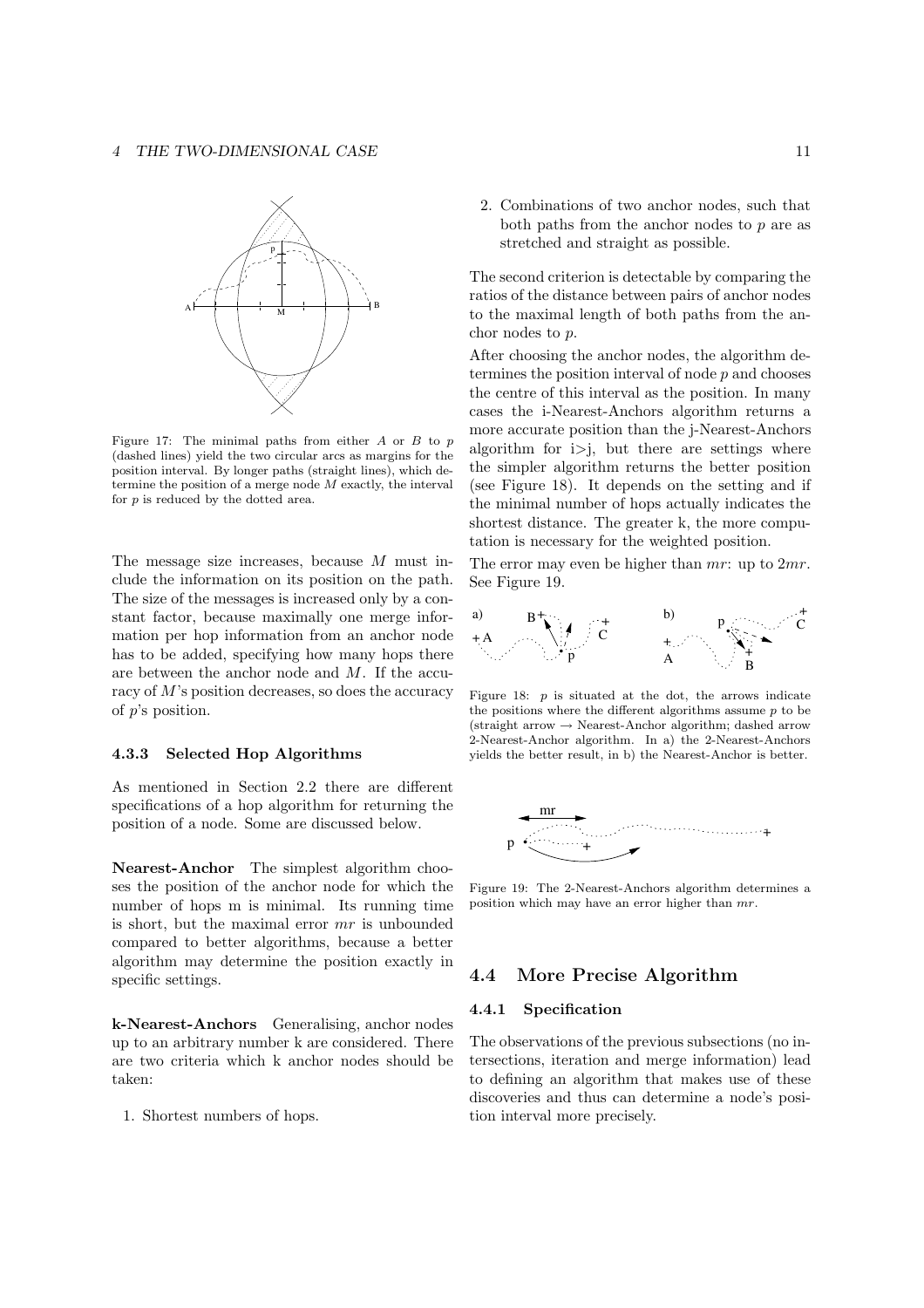The algorithm needs to know all paths for being able to rule out intersections. Thus  $p$  must receive the neighbour information (all nodes that are situated within the transmission radius of a node) for all nodes there exists a path to. This is some kind of global information. This new algorithm can exploit the fact, that nodes receive no messages from each other.

The setting for this algorithm can be considered as a graph. The question is how exact the position of a node can be determined if it is known which nodes are connected by an edge of length less than or equal to  $r$  in the graph, given that the anchor nodes have a fix position.

In more details, the algorithm can look like (for an illustration see Figure 20):

- 1. All anchor nodes send their ID and position.
- 2. Repeat: All nodes receiving a message update their internal storage of the state of the graph and send this information to all neighbours.
- 3. The nodes compute their positions locally with the global information which nodes are neighbours.



Figure 20: Intermediate state of the algorithm.  $t$  has already got the global information which nodes are neighbours and can e.g. compute the number of hops.  $(A,p)$  means that the distance from  $A$  to  $p$  is at most  $r$ .

#### 4.4.2 Comparison to the Simple Hop Algorithm

The above specified algorithm is always better than or at least as good as the simple hop algorithm when the interval size is used for comparison. But this does not imply that it returns a more accurate position in every setting, as was already mentioned in Section 2.2. For two counterexamples see Figures 21 and 22.



Figure 21: Assume that there are almost maximally stretched paths between the outer anchor nodes forming a "border". The algorithm of this section determines that the path from A does not cross the border. Thus, the algorithm determines that  $p$  is surely situated within the quadrilateral. The simple hop algorithm knows that  $p$  receives messages from all anchor nodes. The centre of intersections of all five position intervals from  $A, B, C, D$ , and  $E$  lies within the quadrilateral as well. Hence, the simple hop algorithm potentially is not worse than the refined algorithm.



Figure 22: The position interval for  $p$  determined by the simple hop algorithm with  $A, B, C$ , and  $D$  as anchor nodes is the dotted innermost closed shape around p. The returned position is its centre. As  $p$ , in this setting, is actually situated in the middle, the error is  $0$ . By the refined algorithm  $p$ knows not only the number of hops from the anchor nodes, but it can also determine M's position exactly because of the maximal distance r from  $B$  and  $D$  to  $M$ . Hence,  $p$  can reduce its position interval. To make the maximal error minimal p's position is determined where "o" can be found, making an error  $\delta > 0$ . In this case, the new algorithm, which is better than the simple hop algorithm averaged over all settings, is worse in regards to the made position error. Nevertheless, its maximal error as well as its interval size are still less.